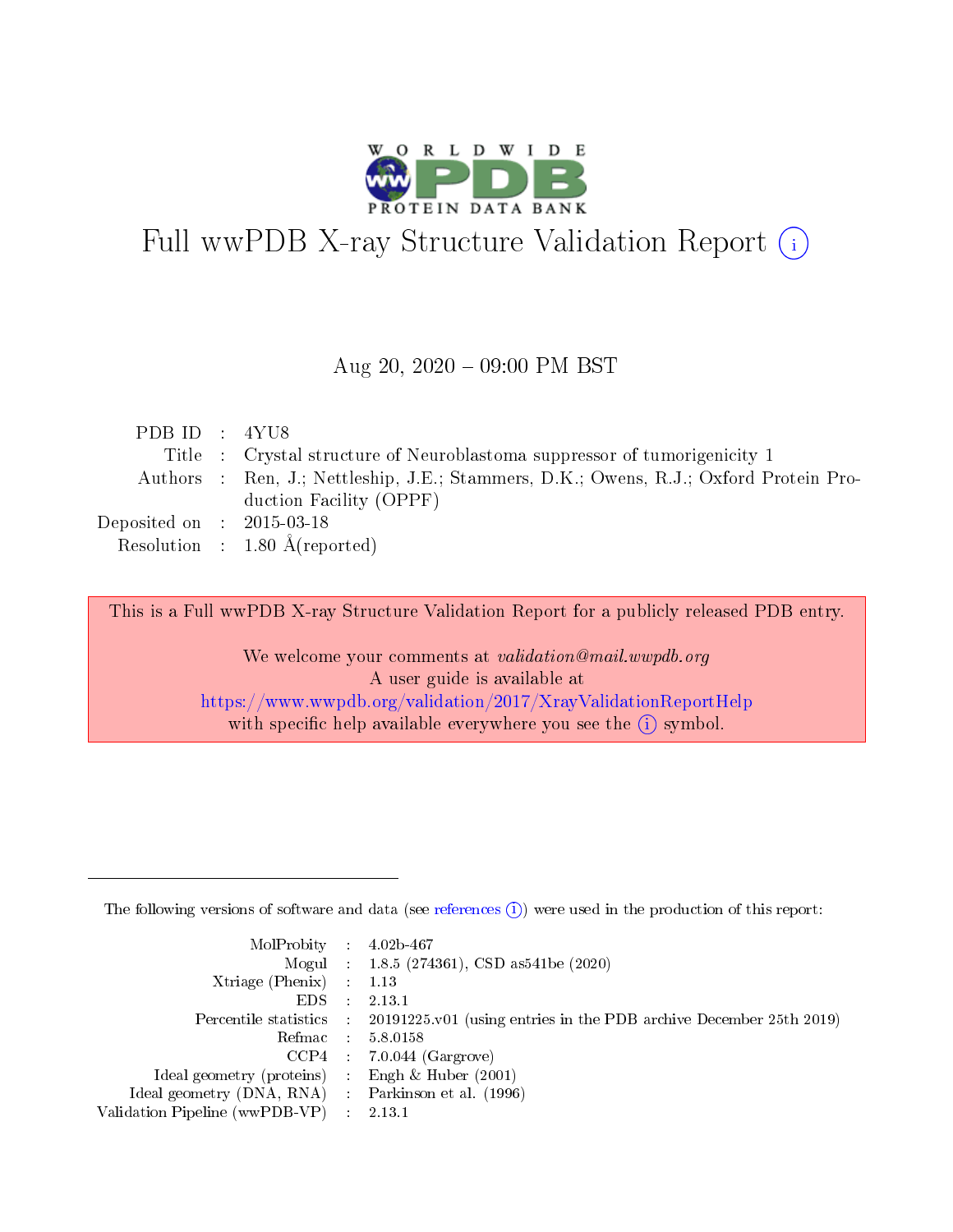# 1 [O](https://www.wwpdb.org/validation/2017/XrayValidationReportHelp#overall_quality)verall quality at a glance  $(i)$

The following experimental techniques were used to determine the structure: X-RAY DIFFRACTION

The reported resolution of this entry is 1.80 Å.

Percentile scores (ranging between 0-100) for global validation metrics of the entry are shown in the following graphic. The table shows the number of entries on which the scores are based.



| Metric                | Whole archive<br>$(\#\text{Entries})$ | Similar resolution<br>$(\#\text{Entries}, \text{resolution range}(\text{\AA}))$ |
|-----------------------|---------------------------------------|---------------------------------------------------------------------------------|
| $R_{free}$            | 130704                                | $5950(1.80-1.80)$                                                               |
| Clashscore            | 141614                                | $6793(1.80-1.80)$                                                               |
| Ramachandran outliers | 138981                                | 6697 $(1.80-1.80)$                                                              |
| Sidechain outliers    | 138945                                | 6696 (1.80-1.80)                                                                |
| RSRZ outliers         | 127900                                | $5850(1.80-1.80)$                                                               |

The table below summarises the geometric issues observed across the polymeric chains and their fit to the electron density. The red, orange, yellow and green segments on the lower bar indicate the fraction of residues that contain outliers for  $>=3, 2, 1$  and 0 types of geometric quality criteria respectively. A grey segment represents the fraction of residues that are not modelled. The numeric value for each fraction is indicated below the corresponding segment, with a dot representing fractions  $\epsilon=5\%$  The upper red bar (where present) indicates the fraction of residues that have poor fit to the electron density. The numeric value is given above the bar.

| Mol | Chain      | Length |     | Quality of chain |     |
|-----|------------|--------|-----|------------------|-----|
|     |            |        | 6%  |                  |     |
|     | <b>A</b> A | 139    | 47% | 5%               | 48% |

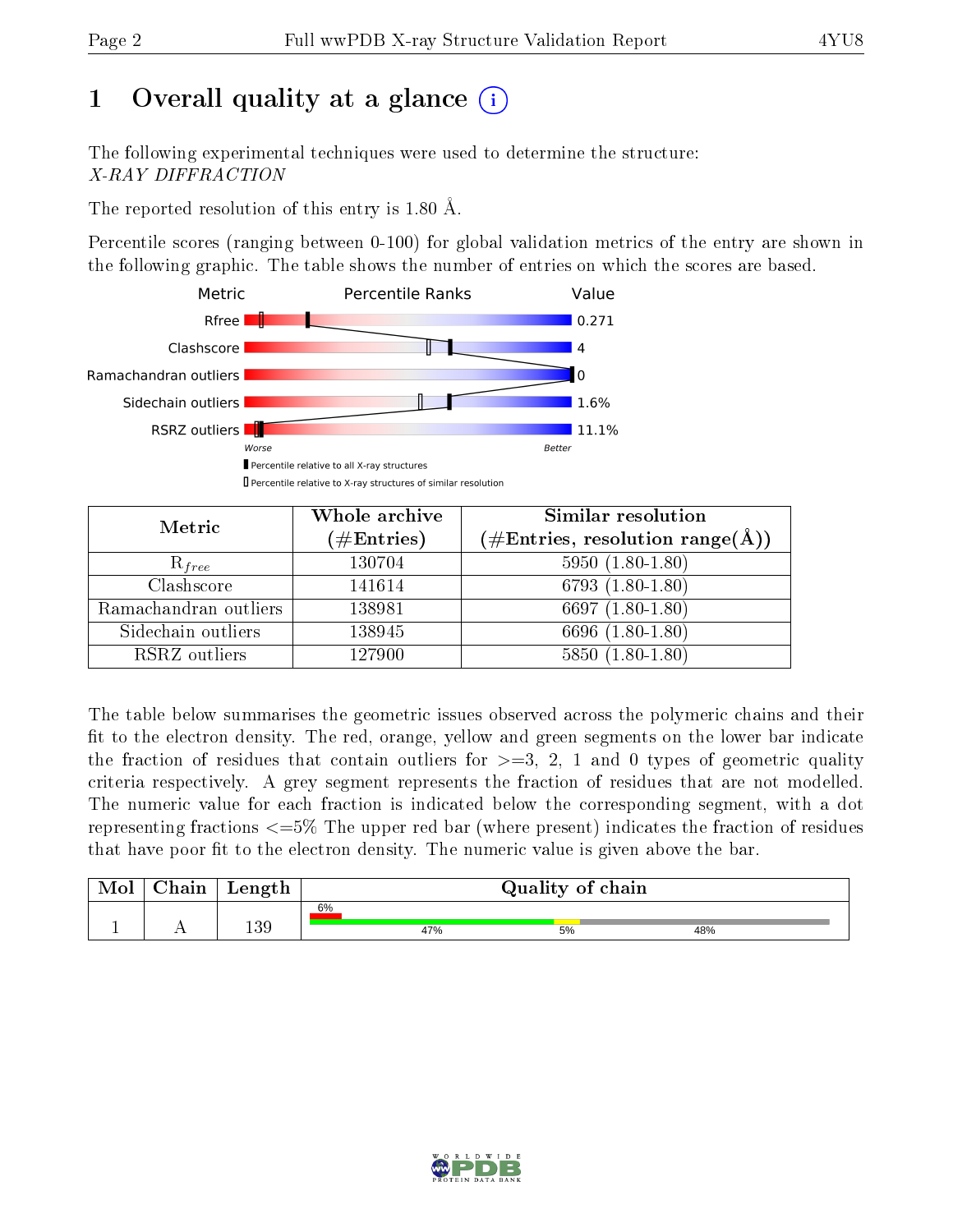# 2 Entry composition (i)

There are 4 unique types of molecules in this entry. The entry contains 639 atoms, of which 0 are hydrogens and 0 are deuteriums.

In the tables below, the ZeroOcc column contains the number of atoms modelled with zero occupancy, the AltConf column contains the number of residues with at least one atom in alternate conformation and the Trace column contains the number of residues modelled with at most 2 atoms.

Molecule 1 is a protein called Neuroblastoma suppressor of tumorigenicity 1.

| Mol | Chain   Residues | Atoms        |         |    |  | $\text{ZeroOcc} \mid \text{AltConf} \mid \text{Trace}$ |  |
|-----|------------------|--------------|---------|----|--|--------------------------------------------------------|--|
|     | 72               | Total<br>569 | $354\,$ | 99 |  |                                                        |  |

• Molecule 2 is GLYCEROL (three-letter code: GOL) (formula:  $C_3H_8O_3$ ).



|  | $\text{Mol}$   Chain   Residues | Atoms   | $ZeroOcc \   \ AltConf$ |  |
|--|---------------------------------|---------|-------------------------|--|
|  |                                 | Total C |                         |  |

• Molecule 3 is 2-acetamido-2-deoxy-beta-D-glucopyranose (three-letter code: NAG) (formula:  $C_8H_{15}NO_6$ .

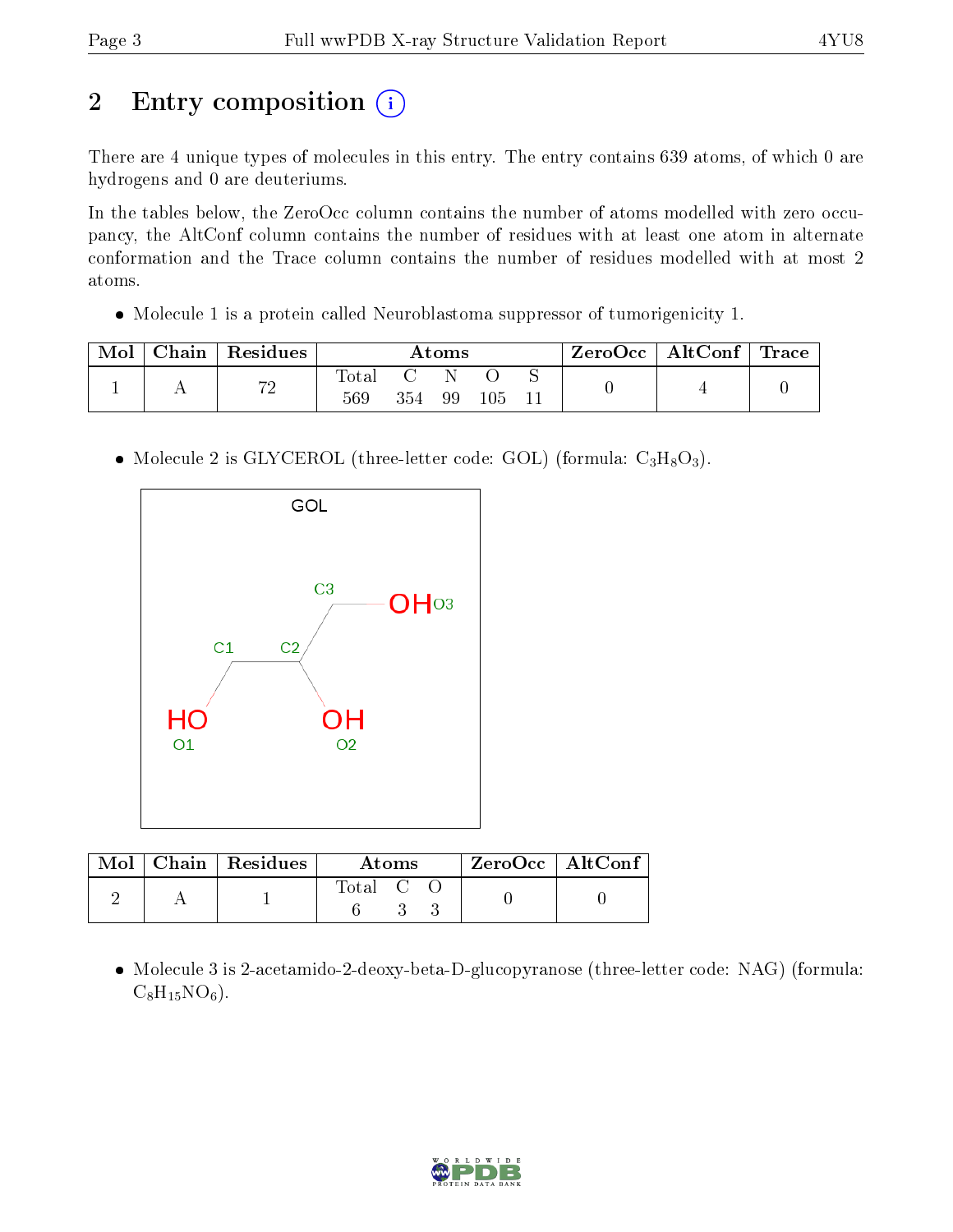

|  | $\text{Mol}$   Chain   Residues | Atoms                    |  |  | $^+$ ZeroOcc $\, \mid \, \text{AltConf} \, \, \cdot$ |  |
|--|---------------------------------|--------------------------|--|--|------------------------------------------------------|--|
|  |                                 | Total C $\overline{N}$ . |  |  |                                                      |  |
|  |                                 |                          |  |  |                                                      |  |

 $\bullet\,$  Molecule 4 is water.

|  | $Mol$   Chain   Residues | Atoms             | $ZeroOcc \mid AltConf \mid$ |
|--|--------------------------|-------------------|-----------------------------|
|  | 50                       | Total<br>50<br>50 |                             |

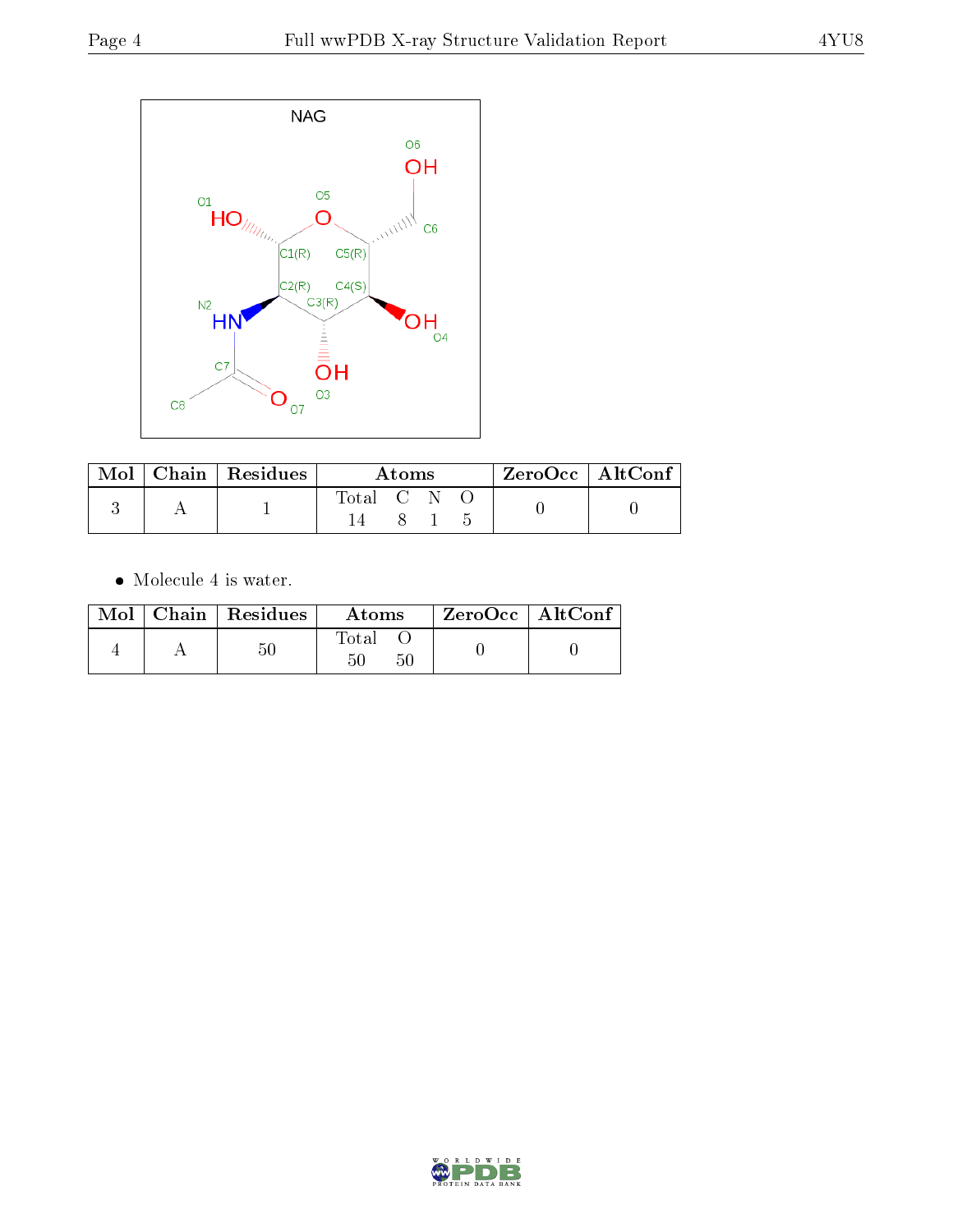## 3 Residue-property plots  $(i)$

These plots are drawn for all protein, RNA, DNA and oligosaccharide chains in the entry. The first graphic for a chain summarises the proportions of the various outlier classes displayed in the second graphic. The second graphic shows the sequence view annotated by issues in geometry and electron density. Residues are color-coded according to the number of geometric quality criteria for which they contain at least one outlier: green  $= 0$ , yellow  $= 1$ , orange  $= 2$  and red  $= 3$  or more. A red dot above a residue indicates a poor fit to the electron density ( $RSRZ > 2$ ). Stretches of 2 or more consecutive residues without any outlier are shown as a green connector. Residues present in the sample, but not in the model, are shown in grey.





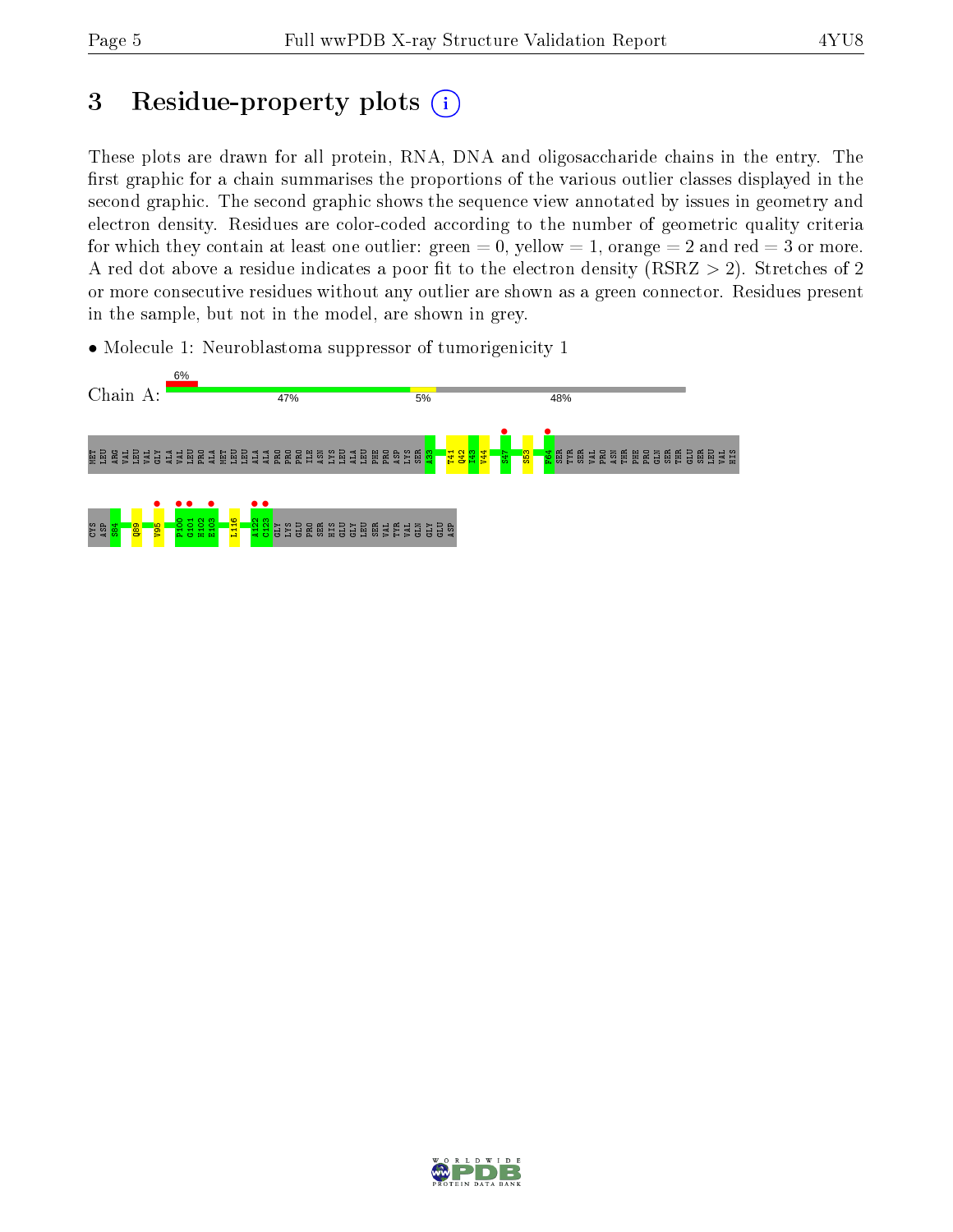# 4 Data and refinement statistics  $(i)$

| Property                                                   | <b>Value</b>                                     | Source     |
|------------------------------------------------------------|--------------------------------------------------|------------|
| Space group                                                | P 31 2 1                                         | Depositor  |
| Cell constants                                             | 37.07Å<br>$127.86\text{\AA}$<br>37.07Å           |            |
| a, b, c, $\alpha$ , $\beta$ , $\gamma$                     | $90.00^\circ$<br>$120.00^\circ$<br>$90.00^\circ$ | Depositor  |
| Resolution $(A)$                                           | 42.62<br>$-1.80$                                 | Depositor  |
|                                                            | 28.69<br>1.80<br>$\equiv$                        | <b>EDS</b> |
| % Data completeness                                        | $\overline{99.2}$ (42.62-1.80)                   | Depositor  |
| (in resolution range)                                      | $99.3(28.69-1.80)$                               | <b>EDS</b> |
| $R_{merge}$                                                | 0.07                                             | Depositor  |
| $\mathrm{R}_{sym}$                                         | (Not available)                                  | Depositor  |
| $\langle I/\sigma(I) \rangle^{-1}$                         | $1.94$ (at 1.80Å)                                | Xtriage    |
| Refinement program                                         | REFMAC 5.8.0103                                  | Depositor  |
|                                                            | $\overline{0.214}$ ,<br>0.258                    | Depositor  |
| $R, R_{free}$                                              | 0.222<br>0.271<br>$\ddot{\phantom{a}}$           | DCC        |
| $R_{free}$ test set                                        | 479 reflections $(4.80\%)$                       | wwPDB-VP   |
| Wilson B-factor $(A^2)$                                    | $29.5\,$                                         | Xtriage    |
| Anisotropy                                                 | 0.596                                            | Xtriage    |
| Bulk solvent $k_{sol}$ (e/Å <sup>3</sup> ), $B_{sol}(A^2)$ | $0.39$ , $49.2$                                  | <b>EDS</b> |
| $\overline{L}$ -test for twinning <sup>2</sup>             | $< L >$ = 0.48, $< L2$ = 0.32                    | Xtriage    |
| Estimated twinning fraction                                | $0.052$ for $-h,-k,l$                            | Xtriage    |
| $F_o, F_c$ correlation                                     | 0.95                                             | <b>EDS</b> |
| Total number of atoms                                      | 639                                              | wwPDB-VP   |
| Average B, all atoms $(A^2)$                               | 42.0                                             | wwPDB-VP   |

Xtriage's analysis on translational NCS is as follows: The largest off-origin peak in the Patterson function is  $8.36\%$  of the height of the origin peak. No significant pseudotranslation is detected.

<sup>&</sup>lt;sup>2</sup>Theoretical values of  $\langle |L| \rangle$ ,  $\langle L^2 \rangle$  for acentric reflections are 0.5, 0.333 respectively for untwinned datasets, and 0.375, 0.2 for perfectly twinned datasets.



<span id="page-5-1"></span><span id="page-5-0"></span><sup>1</sup> Intensities estimated from amplitudes.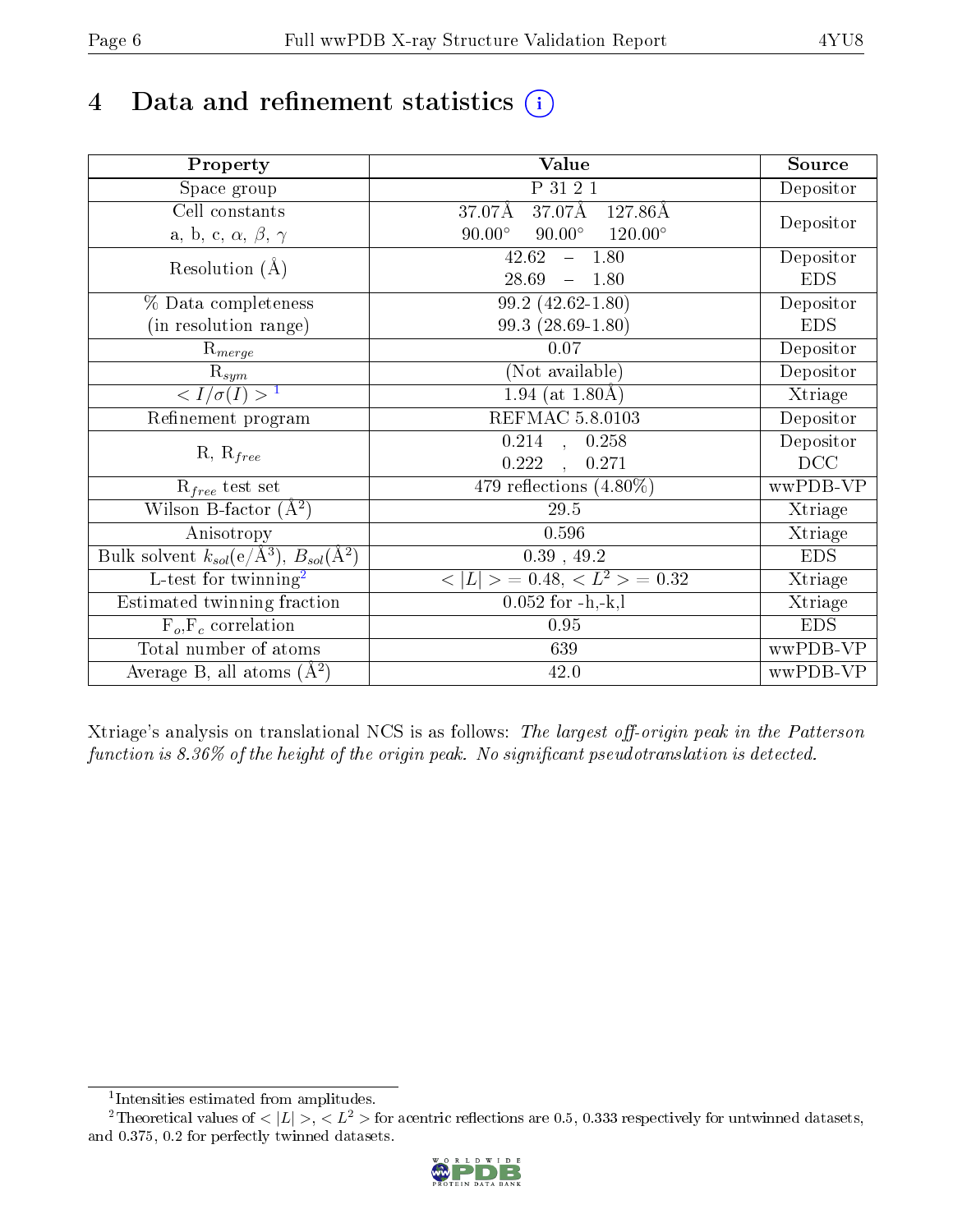# 5 Model quality  $(i)$

### 5.1 Standard geometry  $\overline{()}$

Bond lengths and bond angles in the following residue types are not validated in this section: GOL, NAG

The Z score for a bond length (or angle) is the number of standard deviations the observed value is removed from the expected value. A bond length (or angle) with  $|Z| > 5$  is considered an outlier worth inspection. RMSZ is the root-mean-square of all Z scores of the bond lengths (or angles).

|  | $Mol$   Chain |      | Bond lengths                    | Bond angles |       |  |
|--|---------------|------|---------------------------------|-------------|-------|--|
|  |               |      | RMSZ $ #Z  > 5$ RMSZ $ #Z  > 5$ |             |       |  |
|  |               | 0.38 | 0/587                           | 0.62        | 0/792 |  |

There are no bond length outliers.

There are no bond angle outliers.

There are no chirality outliers.

There are no planarity outliers.

### 5.2 Too-close contacts  $(i)$

In the following table, the Non-H and H(model) columns list the number of non-hydrogen atoms and hydrogen atoms in the chain respectively. The H(added) column lists the number of hydrogen atoms added and optimized by MolProbity. The Clashes column lists the number of clashes within the asymmetric unit, whereas Symm-Clashes lists symmetry related clashes.

|  |      |     | Mol   Chain   Non-H   H(model)   H(added)   Clashes   Symm-Clashes |
|--|------|-----|--------------------------------------------------------------------|
|  | -569 | 558 |                                                                    |
|  |      |     |                                                                    |
|  |      |     |                                                                    |
|  |      |     |                                                                    |
|  | ຂາເ  |     |                                                                    |

The all-atom clashscore is defined as the number of clashes found per 1000 atoms (including hydrogen atoms). The all-atom clashscore for this structure is 4.

All (5) close contacts within the same asymmetric unit are listed below, sorted by their clash magnitude.

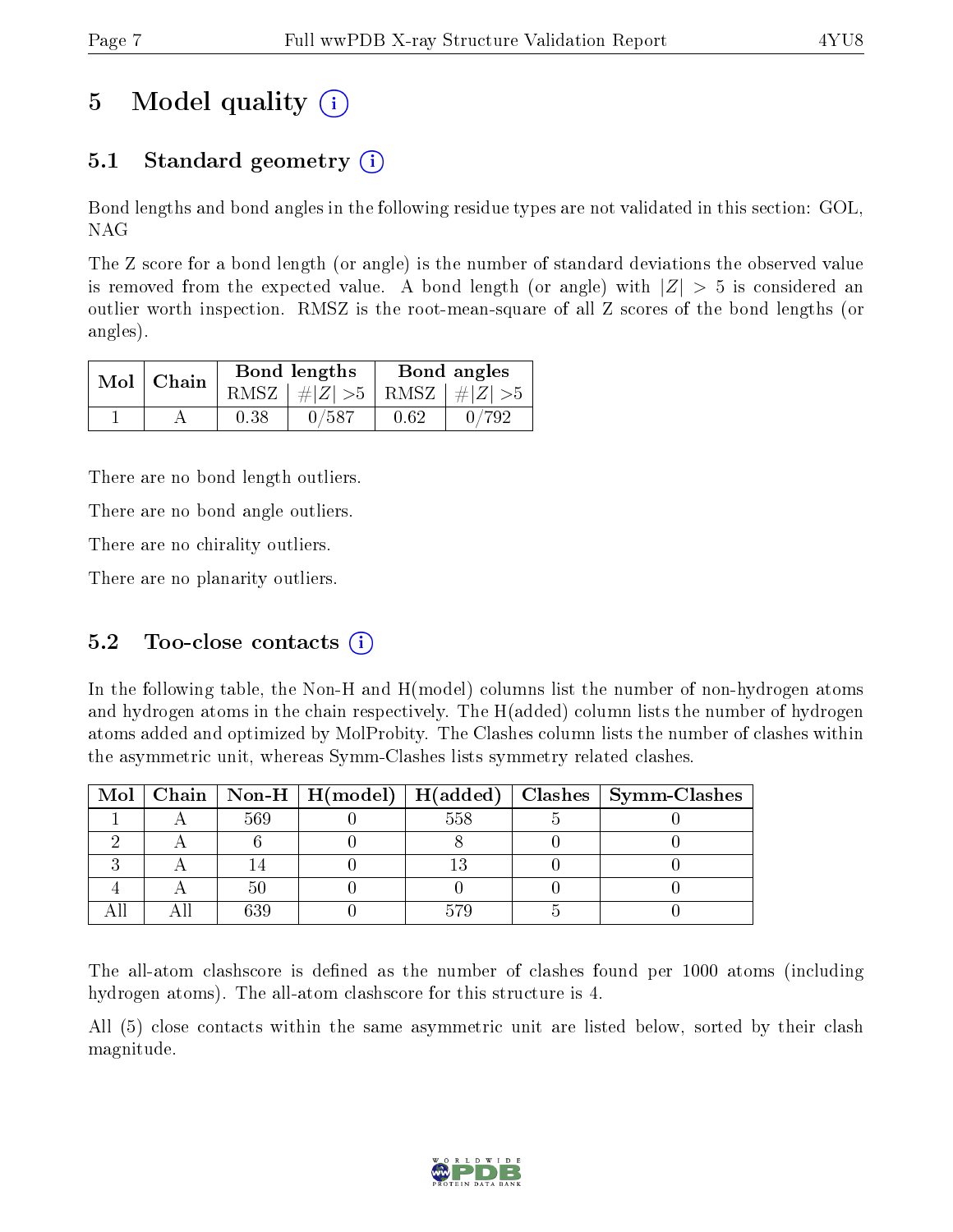| Atom-1                                                                       | Atom-2                 | Interatomic<br>distance $(A)$ | Clash<br>overlap $(\AA)$ |
|------------------------------------------------------------------------------|------------------------|-------------------------------|--------------------------|
| 1: A:44: VAL:HGI1                                                            | 1:A:95[B]:VAL:HG11     | 1.70                          | 0.73                     |
| $1:$ A:44:VAL:HG11                                                           | 1:A:95[B]:VAL:CG1      | 2.29                          | 0.61                     |
| $1:A:\overline{41[A]:THR:CG2}$                                               | 1: A:53:SER:OG         | 2.64                          | 0.45                     |
| $1:A:41[\overline{A}]\colon\overline{\text{THR}}:\overline{H}\overline{G}22$ | 1: A:53: SER:OG        | 2.15                          | 0.45                     |
| $1:A:89[A]:GLN:\overline{HG2}$                                               | $1: A: 116:$ LEU: HD12 | 2.02                          | 0.42                     |

There are no symmetry-related clashes.

### 5.3 Torsion angles (i)

#### 5.3.1 Protein backbone  $(i)$

In the following table, the Percentiles column shows the percent Ramachandran outliers of the chain as a percentile score with respect to all X-ray entries followed by that with respect to entries of similar resolution.

The Analysed column shows the number of residues for which the backbone conformation was analysed, and the total number of residues.

|  | Mol   Chain   Analysed   Favoured   Allowed   Outliers   Percentiles |  |                         |  |  |
|--|----------------------------------------------------------------------|--|-------------------------|--|--|
|  | $72/139$ (52%)   71 (99%)   1 (1%)                                   |  | $\vert$ 100 100 $\vert$ |  |  |

There are no Ramachandran outliers to report.

#### 5.3.2 Protein sidechains  $(i)$

In the following table, the Percentiles column shows the percent sidechain outliers of the chain as a percentile score with respect to all X-ray entries followed by that with respect to entries of similar resolution.

The Analysed column shows the number of residues for which the sidechain conformation was analysed, and the total number of residues.

| Mol   Chain | Analysed   Rotameric   Outliers   Percentiles |          |       |  |
|-------------|-----------------------------------------------|----------|-------|--|
|             | $66/120(55\%)$ 65 (98\%)                      | $1(2\%)$ | 65 56 |  |

All (1) residues with a non-rotameric sidechain are listed below:

| Chain | $\perp$ Res | рe<br><b>ду</b> |
|-------|-------------|-----------------|
|       |             |                 |

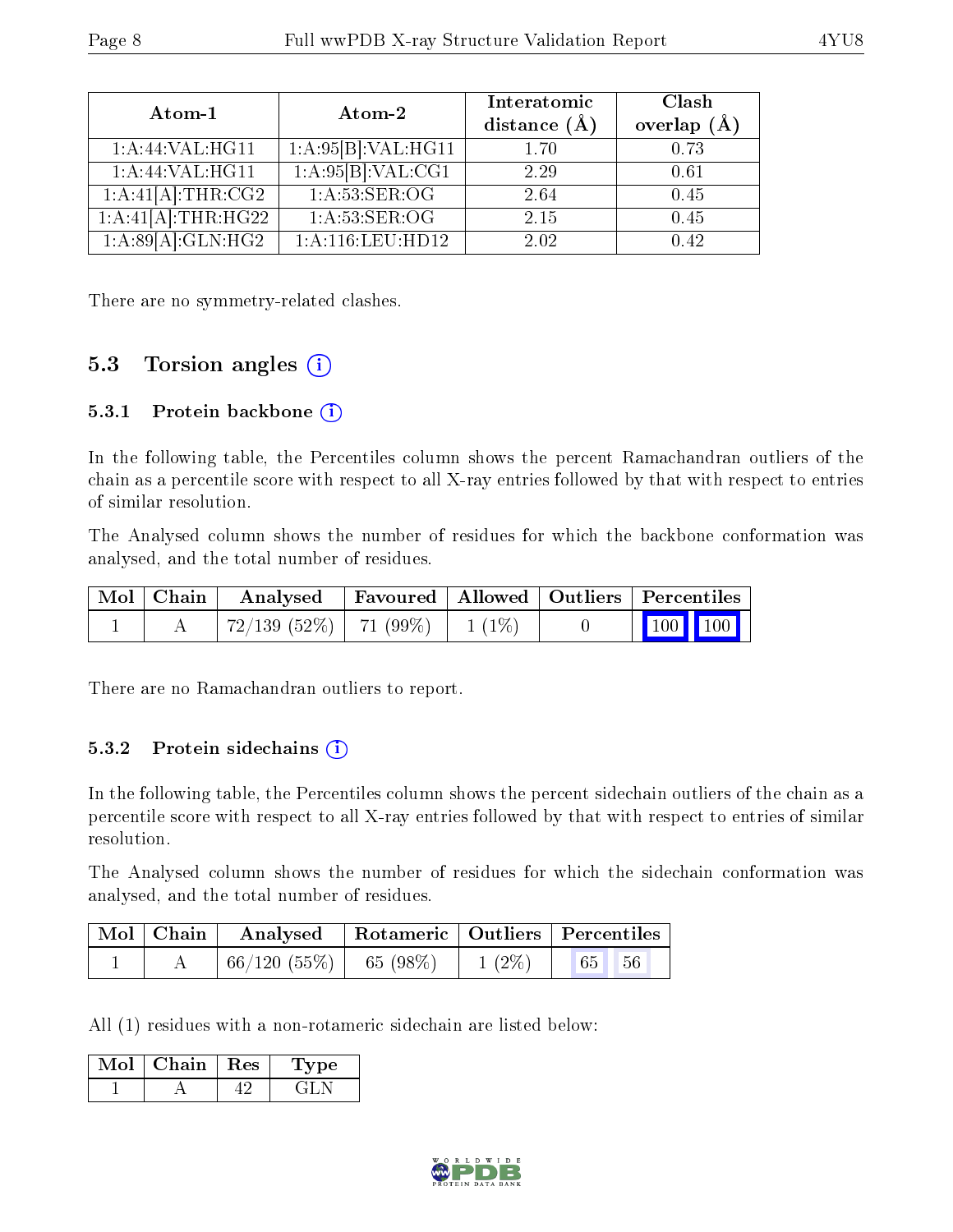Some sidechains can be flipped to improve hydrogen bonding and reduce clashes. There are no such sidechains identified.

#### 5.3.3 RNA  $(i)$

There are no RNA molecules in this entry.

#### 5.4 Non-standard residues in protein, DNA, RNA chains (i)

There are no non-standard protein/DNA/RNA residues in this entry.

#### 5.5 Carbohydrates  $(i)$

There are no monosaccharides in this entry.

### 5.6 Ligand geometry  $(i)$

2 ligands are modelled in this entry.

In the following table, the Counts columns list the number of bonds (or angles) for which Mogul statistics could be retrieved, the number of bonds (or angles) that are observed in the model and the number of bonds (or angles) that are dened in the Chemical Component Dictionary. The Link column lists molecule types, if any, to which the group is linked. The Z score for a bond length (or angle) is the number of standard deviations the observed value is removed from the expected value. A bond length (or angle) with  $|Z| > 2$  is considered an outlier worth inspection. RMSZ is the root-mean-square of all Z scores of the bond lengths (or angles).

| Mol | Type                    |   |     |                   |            |             |        |            | Link        |        | Bond lengths |  |  | Bond angles |  |  |
|-----|-------------------------|---|-----|-------------------|------------|-------------|--------|------------|-------------|--------|--------------|--|--|-------------|--|--|
|     | $\mid$ Chain $\mid$ Res |   |     | $\mathrm{Counts}$ | $RMSZ_1$   | # $ Z  > 2$ | Counts | RMSZ       | # $ Z  > 2$ |        |              |  |  |             |  |  |
|     | <b>NAG</b>              | A | 202 |                   | 14, 14, 15 | 0.32        |        | 17, 19, 21 | 1.26        | $11\%$ |              |  |  |             |  |  |
|     | $\rm GOL$               |   | 201 |                   | 5,5,5      | 0.47        |        | 5,5,5      | 0.52        |        |              |  |  |             |  |  |

In the following table, the Chirals column lists the number of chiral outliers, the number of chiral centers analysed, the number of these observed in the model and the number defined in the Chemical Component Dictionary. Similar counts are reported in the Torsion and Rings columns. '-' means no outliers of that kind were identified.

|            |     |        | $\text{Mol}$   Type   Chain   Res   Link   Chirals | Torsions                                 | Rings |
|------------|-----|--------|----------------------------------------------------|------------------------------------------|-------|
| <b>NAG</b> | 202 |        | $\sim 100$                                         | $2/6/23/26$   $0/1/1/1$                  |       |
| GOL        | 201 | $\sim$ | $\blacksquare$                                     | $\left( \frac{2}{4}/\frac{4}{4} \right)$ |       |

There are no bond length outliers.

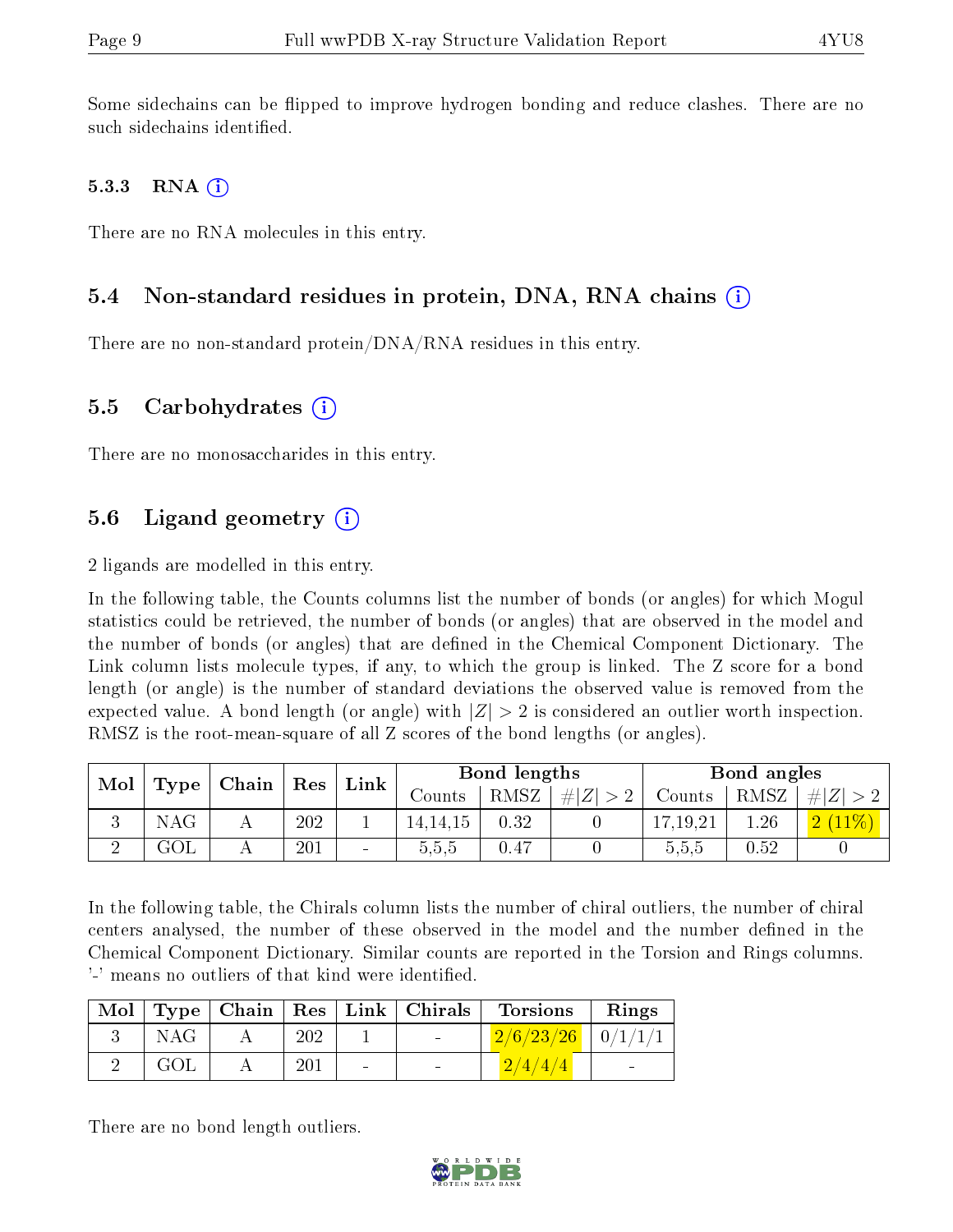| $\mid$ Mol $\mid$ Chain $\mid$ Res $\mid$ Type $\mid$ |     | Atoms                         | $\bullet$ Observed( <sup>o</sup> )   Ideal( <sup>o</sup> ) |         |
|-------------------------------------------------------|-----|-------------------------------|------------------------------------------------------------|---------|
|                                                       |     | $202$   NAG   C1-O5-C5   3.88 | 117 45                                                     | 112.19  |
|                                                       | 202 | $NAG$   C4-C3-C2   -2.17      | 107.84                                                     | -111 09 |

All (2) bond angle outliers are listed below:

There are no chirality outliers.

All (4) torsion outliers are listed below:

| Mol | Chain | Res  | Type | Atoms                 |
|-----|-------|------|------|-----------------------|
| -3- |       | -202 | NAG  | C4-C5-C6-O6           |
| -3- |       | 202  |      | $NAG$   $O5-C5-C6-O6$ |
| 2   |       | 201  | GOL. | O1-C1-C2-C3           |
|     |       | 201  | GOL. | $O1-C1-C2-O2$         |

There are no ring outliers.

No monomer is involved in short contacts.

#### 5.7 [O](https://www.wwpdb.org/validation/2017/XrayValidationReportHelp#nonstandard_residues_and_ligands)ther polymers (i)

There are no such residues in this entry.

#### 5.8 Polymer linkage issues  $(i)$

There are no chain breaks in this entry.

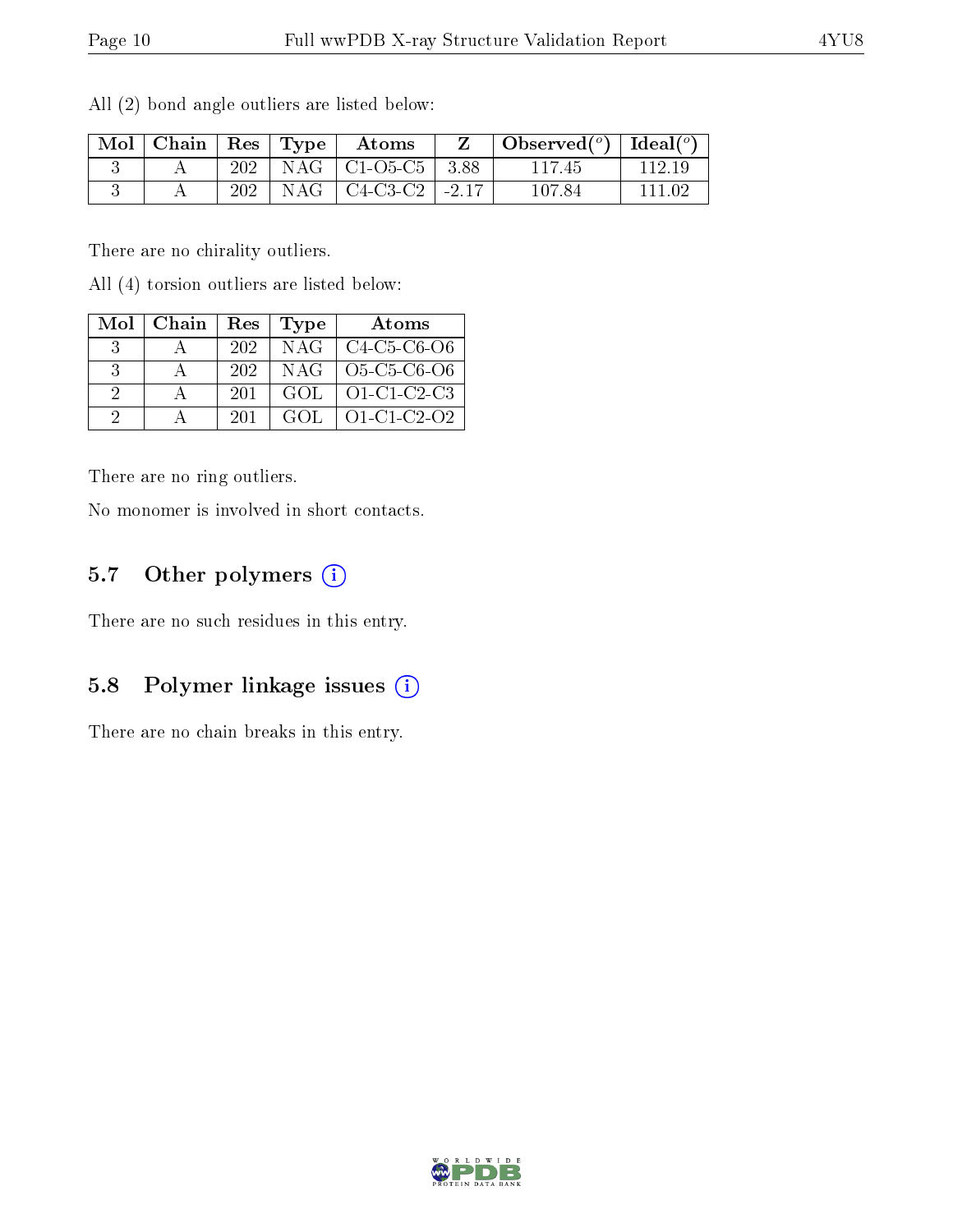## 6 Fit of model and data  $\left( \cdot \right)$

### 6.1 Protein, DNA and RNA chains (i)

In the following table, the column labelled  $#RSRZ>2'$  contains the number (and percentage) of RSRZ outliers, followed by percent RSRZ outliers for the chain as percentile scores relative to all X-ray entries and entries of similar resolution. The OWAB column contains the minimum, median,  $95<sup>th</sup>$  percentile and maximum values of the occupancy-weighted average B-factor per residue. The column labelled  $Q < 0.9$  lists the number of (and percentage) of residues with an average occupancy less than 0.9.

|  | $\mid$ Mol $\mid$ Chain $\mid$ Analysed $\mid$ <rsrz> <math>\mid</math></rsrz> |      | $\sqrt{\text{HSSRZ}>2}$ $\sqrt{\text{OWAB(A)}}$ $\sqrt{\text{Q}}<0.9$ |  |                                                                       |  |
|--|--------------------------------------------------------------------------------|------|-----------------------------------------------------------------------|--|-----------------------------------------------------------------------|--|
|  | $72/139$ (51\%)                                                                | 0.67 |                                                                       |  | $\vert 8 \ (11\%) \ \vert 5 \ \vert 4 \ \vert 28, 37, 66, 84 \ \vert$ |  |

All (8) RSRZ outliers are listed below:

| $\overline{\text{Mol}}$ | Chain | Res | <b>Type</b> | <b>RSRZ</b> |
|-------------------------|-------|-----|-------------|-------------|
| 1                       | А     | 123 | <b>CYS</b>  | 11.3        |
| 1                       | А     | 64  | PHE         | 7.7         |
| 1                       | А     | 101 | <b>GLY</b>  | 4.5         |
| 1                       | А     | 122 | ALA         | 2.8         |
| 1                       | А     | 103 | <b>GLU</b>  | 2.6         |
| 1                       |       | 100 | PRO         | 2.3         |
| 1                       |       | 47  | <b>SER</b>  | 2.1         |
|                         |       |     | VAL         | $2.1\,$     |

### 6.2 Non-standard residues in protein, DNA, RNA chains  $(i)$

There are no non-standard protein/DNA/RNA residues in this entry.

#### 6.3 Carbohydrates (i)

There are no monosaccharides in this entry.

### 6.4 Ligands  $(i)$

In the following table, the Atoms column lists the number of modelled atoms in the group and the number defined in the chemical component dictionary. The B-factors column lists the minimum, median,  $95<sup>th</sup>$  percentile and maximum values of B factors of atoms in the group. The column labelled  $Q< 0.9$ ' lists the number of atoms with occupancy less than 0.9.